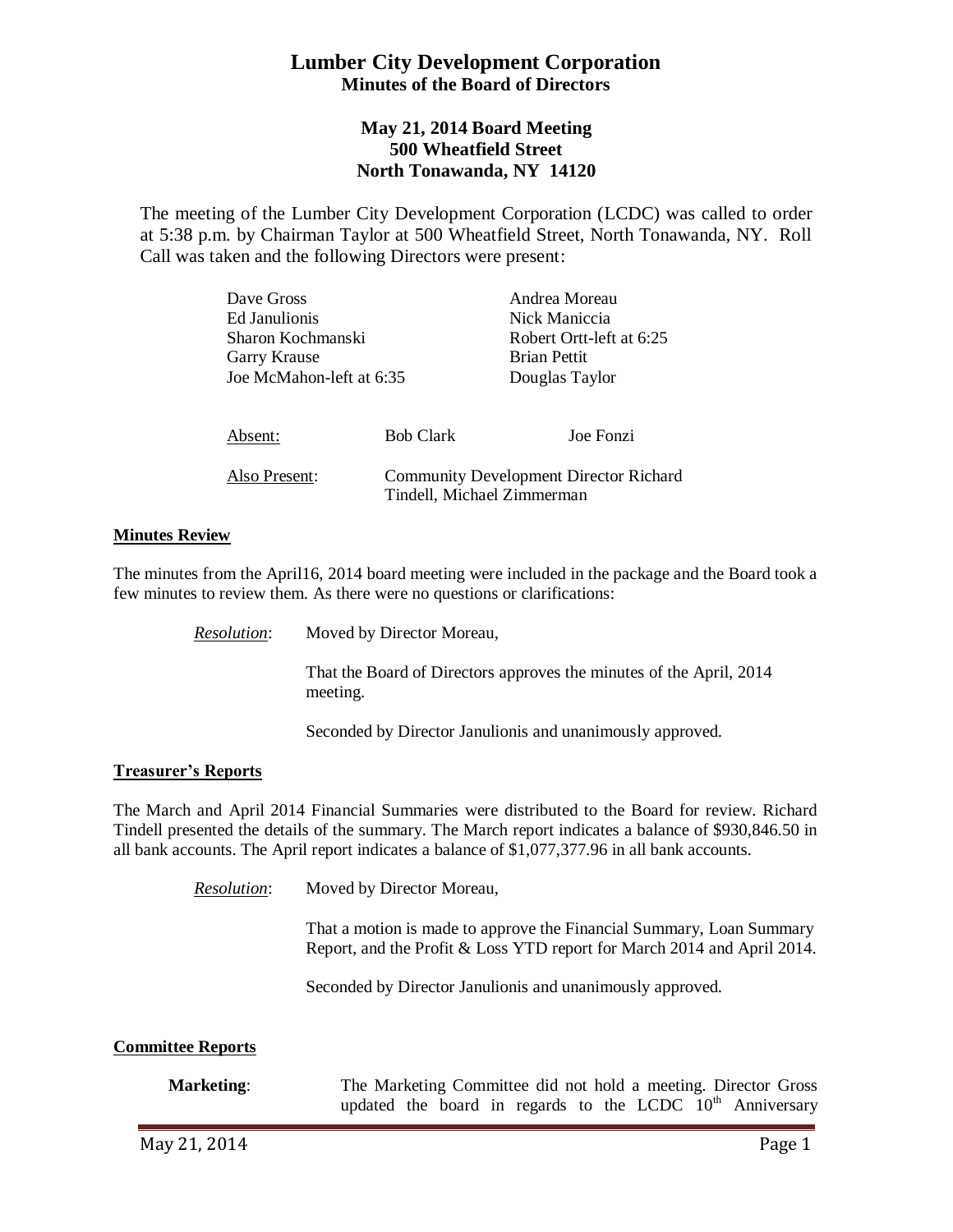|                                  | Celebration planned for June 3, 2014. The event will be held at the<br>Dom Polski 576 Oliver Street starting at 5:30 p.m. Director Gross<br>asked for volunteers to help setup/decorate on June 2, 2014 at 5:30<br>p.m.                                                                                                                                                                                                          |  |
|----------------------------------|----------------------------------------------------------------------------------------------------------------------------------------------------------------------------------------------------------------------------------------------------------------------------------------------------------------------------------------------------------------------------------------------------------------------------------|--|
| <b>Finance/Loan/Audit:</b>       | The Finance/Loan/Audit Committee held a meeting on May 16,<br>2014. A meeting summary was included with the board packet.<br>Director Maniccia went over the details of the meeting.                                                                                                                                                                                                                                             |  |
| Resolution:                      | Moved by Director Maniccia,                                                                                                                                                                                                                                                                                                                                                                                                      |  |
|                                  | That the Board of Directors approves a \$5,000.00 microenterprise<br>deferred loan/grant to Round One Fitness and Boxing subject to the<br>applicant being approved for a \$25,000.00 loan from the NCIDA.                                                                                                                                                                                                                       |  |
|                                  | Seconded by Director Moreau and unanimously approved.                                                                                                                                                                                                                                                                                                                                                                            |  |
| Resolution:                      | Moved by Director McMahon,                                                                                                                                                                                                                                                                                                                                                                                                       |  |
|                                  | That the Board of Directors approves a microenterprise deferred<br>loan/grant to Power Tools & Abrasives for 90% of their expansion project<br>costs with a total not to exceed \$15,000.00                                                                                                                                                                                                                                      |  |
|                                  | Seconded by Director Janulionis and unanimously approved.                                                                                                                                                                                                                                                                                                                                                                        |  |
| Projects:                        | Richard Tindell and Michael Zimmerman went over the details of<br>some current projects that they have been working on.                                                                                                                                                                                                                                                                                                          |  |
|                                  | A discussion ensued about a potential project at Vito's Avenue<br>Pizzeria that was terminated by the applicant.                                                                                                                                                                                                                                                                                                                 |  |
| <b>Personnel:</b>                | The Personnel Committee held a meeting on May 21, 2014 prior to<br>the board meeting. Personnel Committee Chair Kochmanski went<br>over the details of the meeting.                                                                                                                                                                                                                                                              |  |
|                                  | Chair Kochmanski opened a discussion about the May 2014 motion<br>to implement a recognition policy for outgoing board members.                                                                                                                                                                                                                                                                                                  |  |
| <i><u><b>Resolution:</b></u></i> | Moved by Director Kochmanski,                                                                                                                                                                                                                                                                                                                                                                                                    |  |
|                                  | That the Board of Directors approves a policy to recognize the work of<br>outgoing board members by giving a gift certificate to a local restaurant.<br>The certificate will be for \$25.00 for board members with 1-5 years of<br>service and \$50.00 for 5 or more years of service.                                                                                                                                           |  |
|                                  | Seconded by Director McMahon and unanimously approved.                                                                                                                                                                                                                                                                                                                                                                           |  |
|                                  | Chair Kochmanski opened a discussion about the open position for<br>Grants Administrator at the LCDC. Details and responsibilities of the<br>position and were explained to the board. The discussion was opened<br>in the hopes that the position may be merged with the responsibilities<br>of the part-time bookkeeper to form one position. The board was<br>open to the ideas and asked that the current applicants for the |  |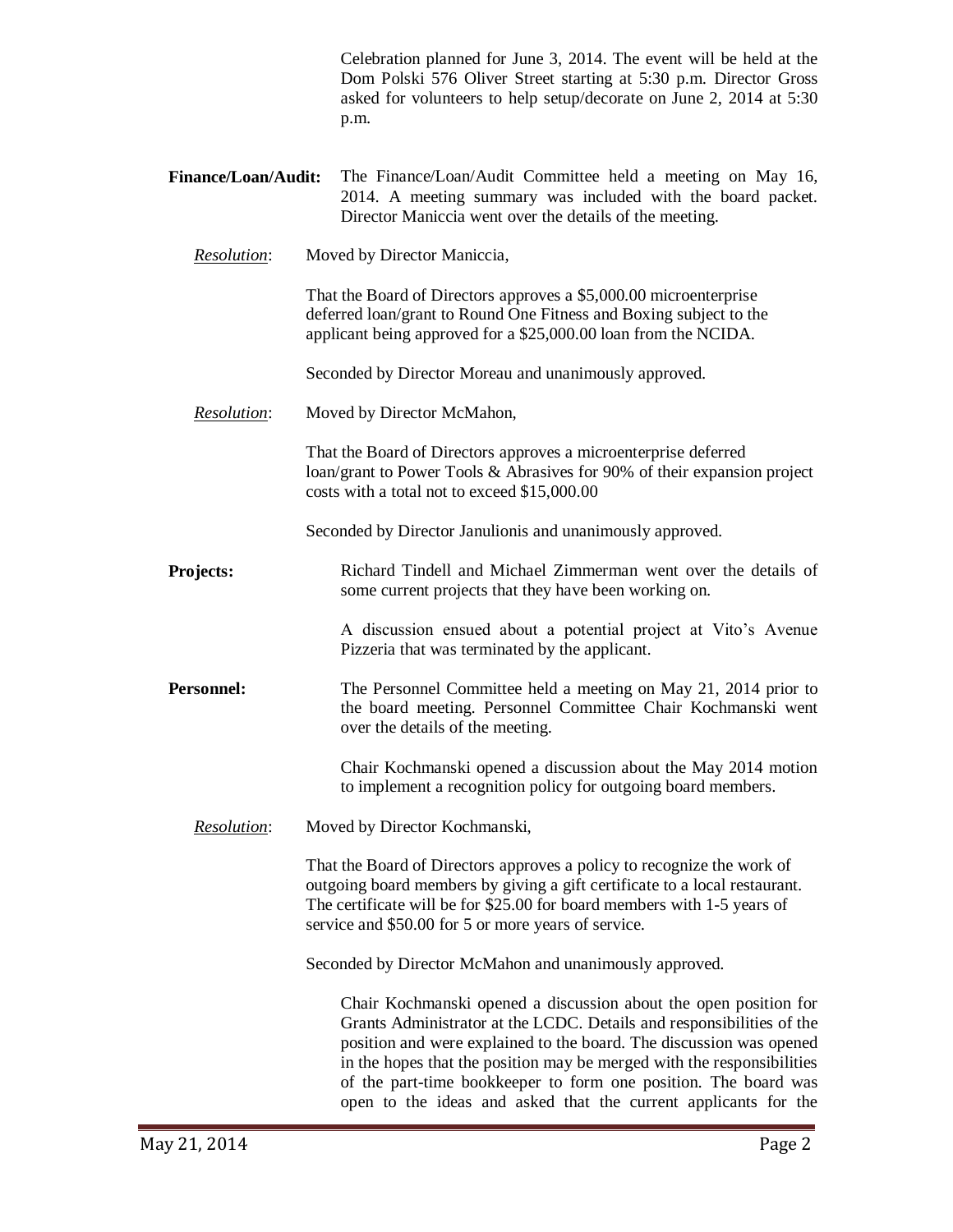position be called with the modified position responsibilities.

Director Gross announced to the board that Board Director and Personnel Committee Chair Kochmanski would not be renewing her board member term and that this would be her last meeting.

**Governance:** The Governance Committee did not hold a meeting.

#### **Old Business:**

**2013 NYS CFA grants:** Community Development Director Tindell reported to the board that funds are available for dredging this fall and that it looks like there will be additional funds approved for the project.

**Kayak Launches:** Michael Zimmerman informed the board Foit Albert is getting started on the engineering and will start the process of getting the needed permits for the project.

**Microenterprise Grant:** Community Development Director Tindell reported to the board that funds are available and that a mailer went out to local businesses to inform them about the funding.

Community Development Director Tindell reported to the board that the Brownfield Project Step 3 can get started next week.

#### **New Business:**

**Oliver Street NYMS** Community Development Director Tindell reported to the Board that revised documents would be needed. The documents were distributed to the board and included; Overall Administrative Structure, Program Marketing Plan, Project Selection Plan, Application, and Program Guidelines. Community Development Director Tindell went over all the details of the documents and the following changes were requested by the board; updated administrative structure document and that all of the documents have revision dates.

*Resolution*: Moved by Director Moreau,

That the Board of Directors approves the administrative documents with the requested changes listed above.

Seconded by Director McMahon and unanimously approved.

**62-64 Webster Street CDBG** Included in the board packet was a certified letter from NYSHCR requesting the repayment of \$100,000.00 in funding.

*Resolution*: Moved by Director Moreau,

That the Board of Directors approves the repayment of \$100,000.00 to the NYS Homes and Community Renewal.

Seconded by Director Gross and unanimously approved.

An information packet regarding the 2014 IEDC Training Course was distributed to the board for review. Community Development Director Tindell and Planning and